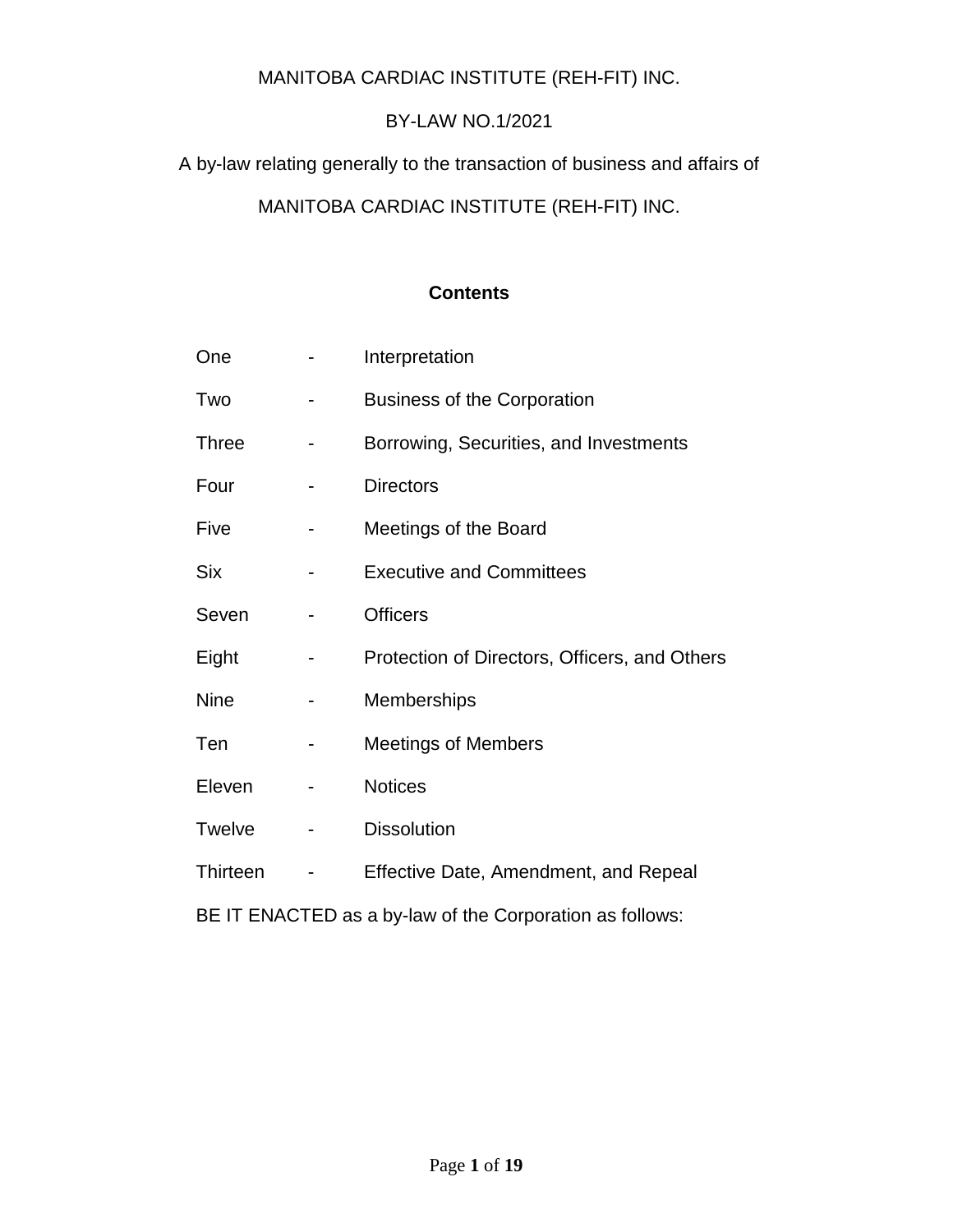## Section One

## **INTERPRETATION**

1.01 **Definitions**. In the by-law of the Corporation, unless the context otherwise requires:

"Act" means The Corporations Act (Manitoba), and any statute that may be substituted therefor, as from time to time amended;

"appoint" includes "elect" and vice versa;

"articles" means the articles of the Corporation as from time to time amended or restated;

"Board" means the Board of Directors of the Corporation;

"by-law" means this by-Iaw and all other by-laws of the Corporation from time to time in force and effect;

"Corporation" means the corporation incorporated under the Act and named MANITOBA CARDIAC INSTITUTE (REH-FIT) INC.;

"meeting of Members" includes an annual meeting of Members and a special meeting of Members;

"recorded address" means in the case of a Member that Member's address as recorded in the Members register; and in the case of a Director, Officer, auditor or member of a committee of the Board, that individual's latest address as recorded in the records of the Corporation;

"Signing Officer" means, in relation to any instrument, any person authorized to sign the same on behalf of the Corporation by section 2.05 or by a resolution passed pursuant thereto;

save as aforesaid, words and expressions defined in the Act have the same meanings when used herein; and words importing the singular number include the plural and vice versa; words importing gender include the masculine, feminine and neuter genders; and words importing persons include individuals, bodies corporate, partnerships, trusts and unincorporated organizations.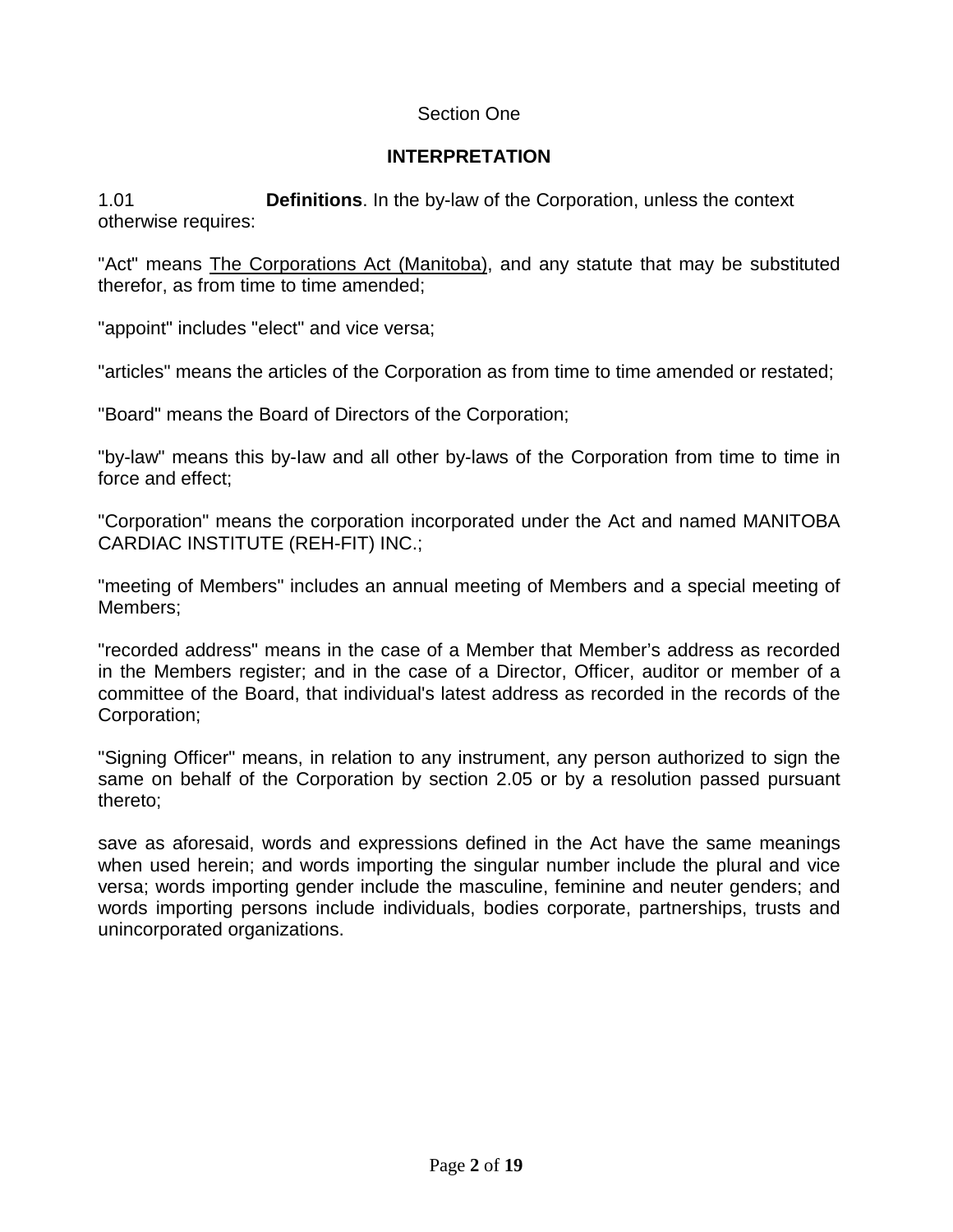#### Section Two

# **BUSINESS OF THE CORPORATION**

2.01 **Undertaking of the Corporation**. The Corporation shall restrict its undertaking as set out in its articles. All profits or other accretions to the Corporation shall be used in furthering its undertaking. The Board may take such steps as they may deem requisite to enable the Corporation to receive donations and benefits for the purpose of furthering its undertaking.

2.02 **Registered Office**. Until changed in accordance with the Act, the registered office of the Corporation shall be at the City of Winnipeg, in the Province of Manitoba and at such location therein as the Board may from time to time determine.

2.03 **Corporate Seal**. Until changed by the Board the corporate seal of the Corporation shall be in the form impressed in the margin hereof.

2.04 **Financial Year**. Until changed by the Board, the financial year of the Corporation shall end on the last day of March in each year.

2.05 **Execution of Instruments**. Deeds, transfers, assignments, contracts, obligations, certificates and other instruments may be signed on behalf of the Corporation by the Chair and the Vice-Chair together, or either of them with the Secretary or the Treasurer. In addition, the Board may from time to time direct the manner in which and the person or persons by whom any particular instrument or class of instruments may or shall be signed. Any Signing Officer may affix the corporate seal to any instrument requiring the same.

2.06 **Financial Arrangements**. The financial business of the Corporation including, without limitation, the borrowing of money and the giving of security therefore, shall be transacted with such banks, credit unions, trust companies or other bodies corporate or organizations as may from time to time be designated by or under the authority of the Board. Such financial business or any part thereof shall be transacted under such agreements, instructions and delegations of powers as the Board may from time to time prescribe or authorize.

2.07 **Voting Rights in Other Bodies Corporate**. The Signing Officers of the Corporation may execute and deliver proxies and arrange for the issuance of voting certificates or other evidence of the right to exercise the voting rights attaching to any securities held by the Corporation. Such instruments, certificates or other evidence shall be in favor of such person or persons as may be determined by the Officers executing such proxies or arranging for the issuance of voting certificates or such other evidence of the right to exercise such voting rights. In addition, the Board may from time to time direct the manner in which and the person or persons by whom any particular voting rights or class of voting rights may or shall be exercised.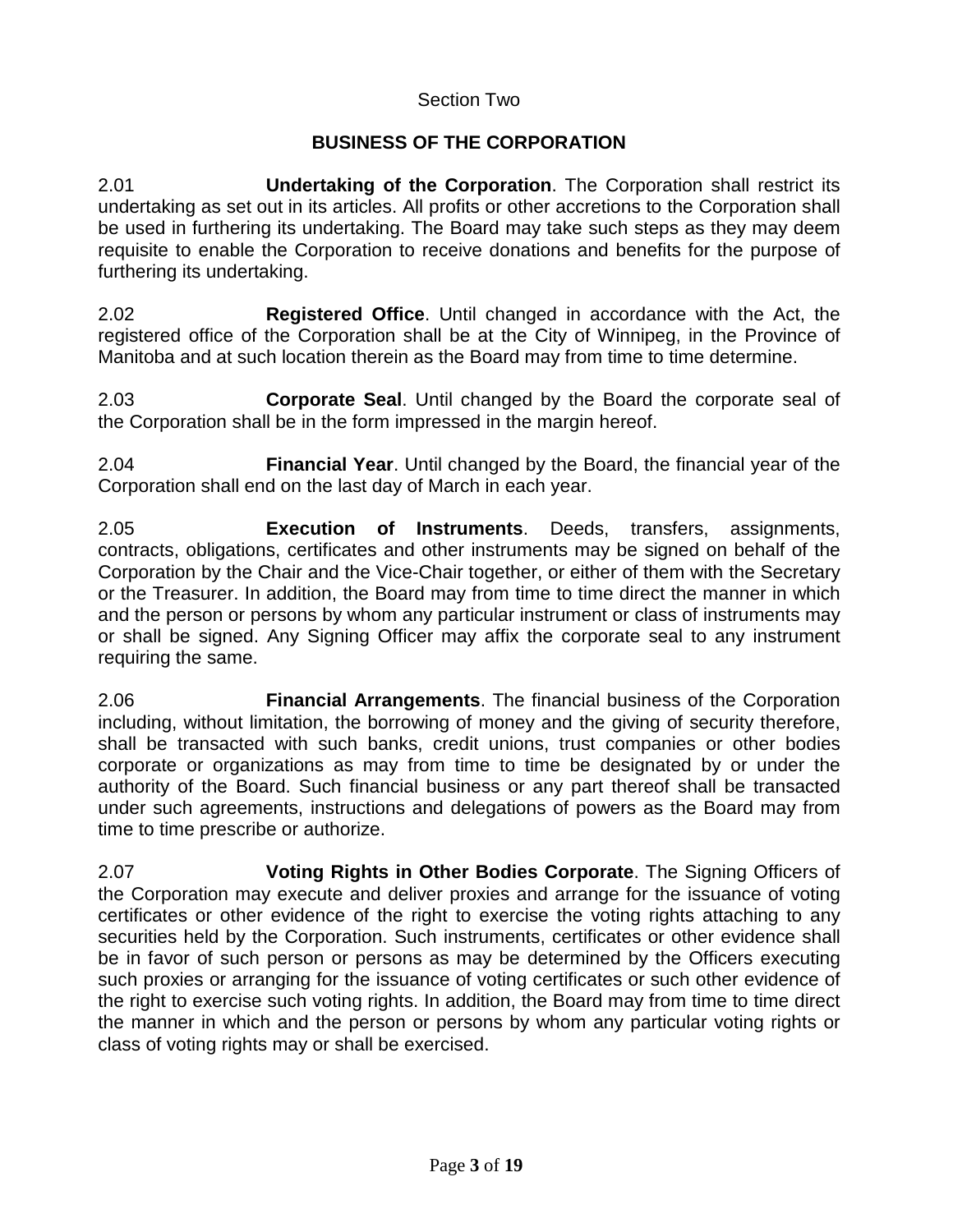#### Section Three

## **BORROWING, SECURITIES, AND INVESTMENTS**

3.01 **Borrowing Power**. Without limiting the borrowing powers of the Corporation as set forth in the Act, the Board may from time to time:

- (a) borrow money upon the credit of the Corporation;
- (b) issue, reissue, sell or pledge bonds, debentures, notes or other evidence of indebtedness or guarantee of the Corporation, whether secured or unsecured; and

(c) mortgage, hypothecate, pledge or otherwise create an interest in or charge upon all or any property (including the undertaking and rights) of the Corporation, owned or subsequently acquired, by way of mortgage, hypothec, pledge or otherwise, to secure payment of any such evidence of indebtedness or guarantee of the Corporation.

Nothing in this section limits or restricts the borrowing of money by the Corporation on bills of exchange or promissory notes made, drawn, accepted or endorsed by or on behalf of the Corporation.

3.02 **Delegation**. The Board may from time to time delegate to such one or more of the Directors and Officers of the Corporation as may be designated by the Board all or any of the powers conferred on the Board by section 3.01 or by the Act to such extent and in such manner as the Board shall determine at the time of each such delegation.

3.03 **Investments**. Monies in the possession of the Corporation not immediately needed for disbursement or advancement shall be invested in accordance with investment policies established by the Finance Committee and approved by the Board.

3.04 **Safe Keeping of Securities**. All securities owned by, or belonging to, the Corporation, shall be lodged (in the name of the Corporation) with a Chartered Bank or a Trust Company, or in safety deposit box or, if so authorized by resolution of the Board, with such other depositories, or in such other manner as may be determined from time to time by the Board.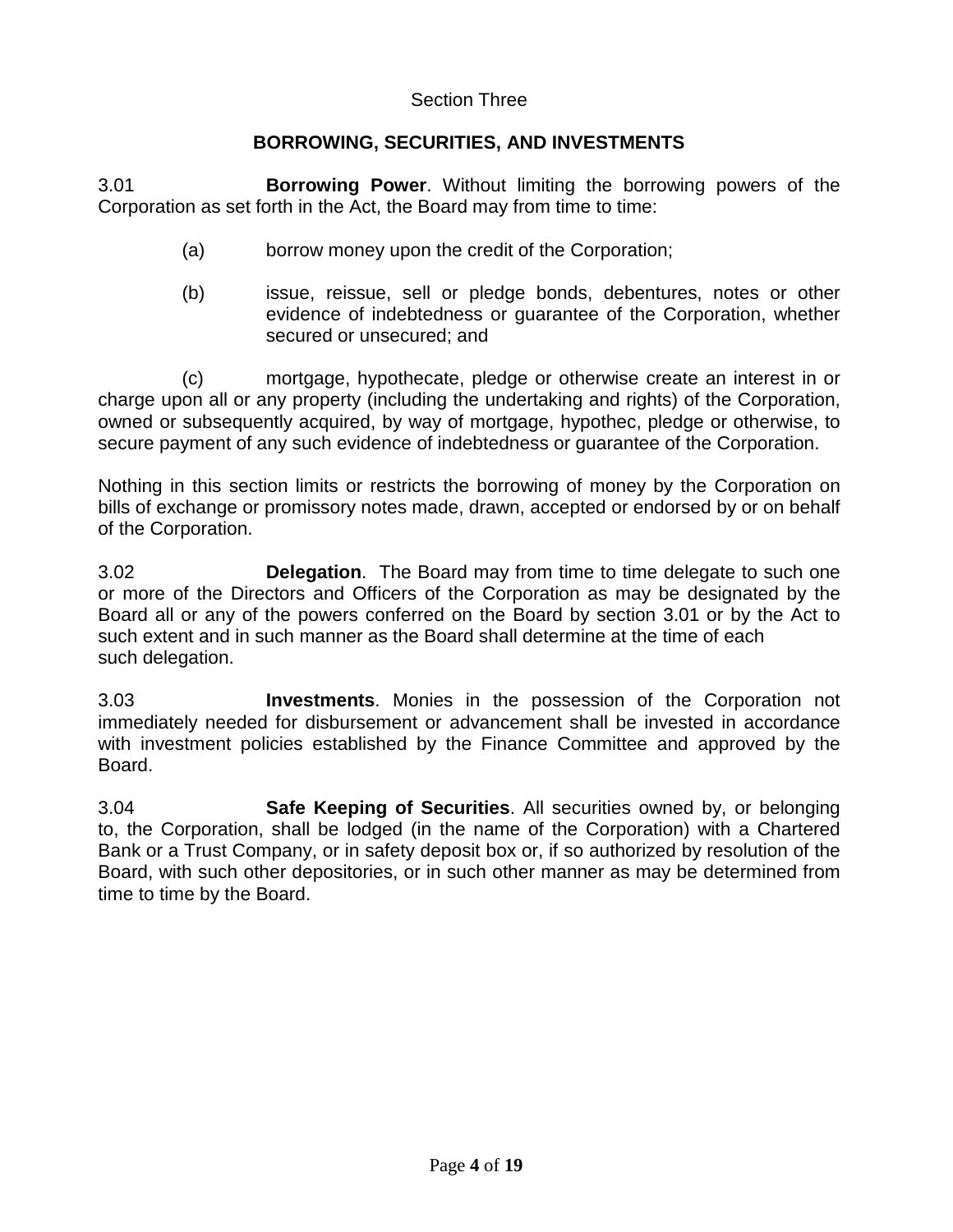# Section Four

# **DIRECTORS**

4.01 **Number of Directors and Quorum**. Until changed in accordance with the Act, the Board shall consist of between nine (9) and thirteen (13) Directors, one (1) appointed in accordance with section 4.03(b) and the remainder elected in accordance with section 4.03(a). The quorum for the transaction of business at any meeting of the Board shall consist of a majority of the number of Directors constituting the Board from time to time or such greater number of Directors as the Board may from time to time determine.

4.02 **Qualification**. No person shall be qualified for election as a Director if such person: is less than 18 years of age; is of unsound mind and has been so found by a court in Canada or elsewhere; is not an individual; has the status of a bankrupt; is an employee of the Corporation; is a spouse, common-law partner, parent, or child of staff of the Corporation; is a relative of staff of the Corporation or of such staff member's spouse or common-law partner, if that relative has the same residence as the staff member; is a person whose election to the Board would or may, in the discretion of the Board and/or the Governance and Nominating Committee, result in an actual or perceived conflict of interest with the Corporation and/or the duties of the Board; or has contracted, directly or indirectly, to provide services to the Corporation. A Director elected in accordance with section 4.03(a) must be a member of the Corporation. A majority of the Directors shall be residents of Canada. Retiring Directors, if otherwise qualified, shall be eligible for reelection or reappointment; provided, however, that no Director who has been a Director for nine (9) consecutive years shall be eligible for reelection or reappointment (provided further, however, that such term limitation shall not apply to an individual if he or she is appointed the Past Chair of the Corporation).

4.03(a) **Nomination, Election, and Term**. At each Annual Meeting of Members, Directors shall be elected to replace those whose term of office has expired and the Director so elected shall hold office for a term of up to three (3) years. lf an election of Directors is not held at the proper time, the incumbent Directors shall continue in office until their successors are elected.

Nominations for the office of Director may be made in writing by any Member by submitting such nomination to the Board prior to March 1 of the year in which the election is to be held. The Governance and Nominating Committee shall review such nominations and may solicit further nominations on its own accord. A slate of nominees shall be presented by the Governance and Nominating Committee to the Board for the approval of the Board at its meeting in April of the year in which the election is to be held, or, if the Board does not meet in April of that year, at the meeting of the Board in May of that year. The Governance and Nominating Committee shall provide a report to the Members of the approved slate of nominees prior to the Annual General Meeting.

The election of Directors shall be decided in the first instance by a show of hands. Each Member personally in attendance shall be entitled to vote for a number of the nominees equal to the number of Directors to be elected at that meeting. A scrutineer who is not a nominee for Director shall be appointed by the Chair or by the meeting for the purpose of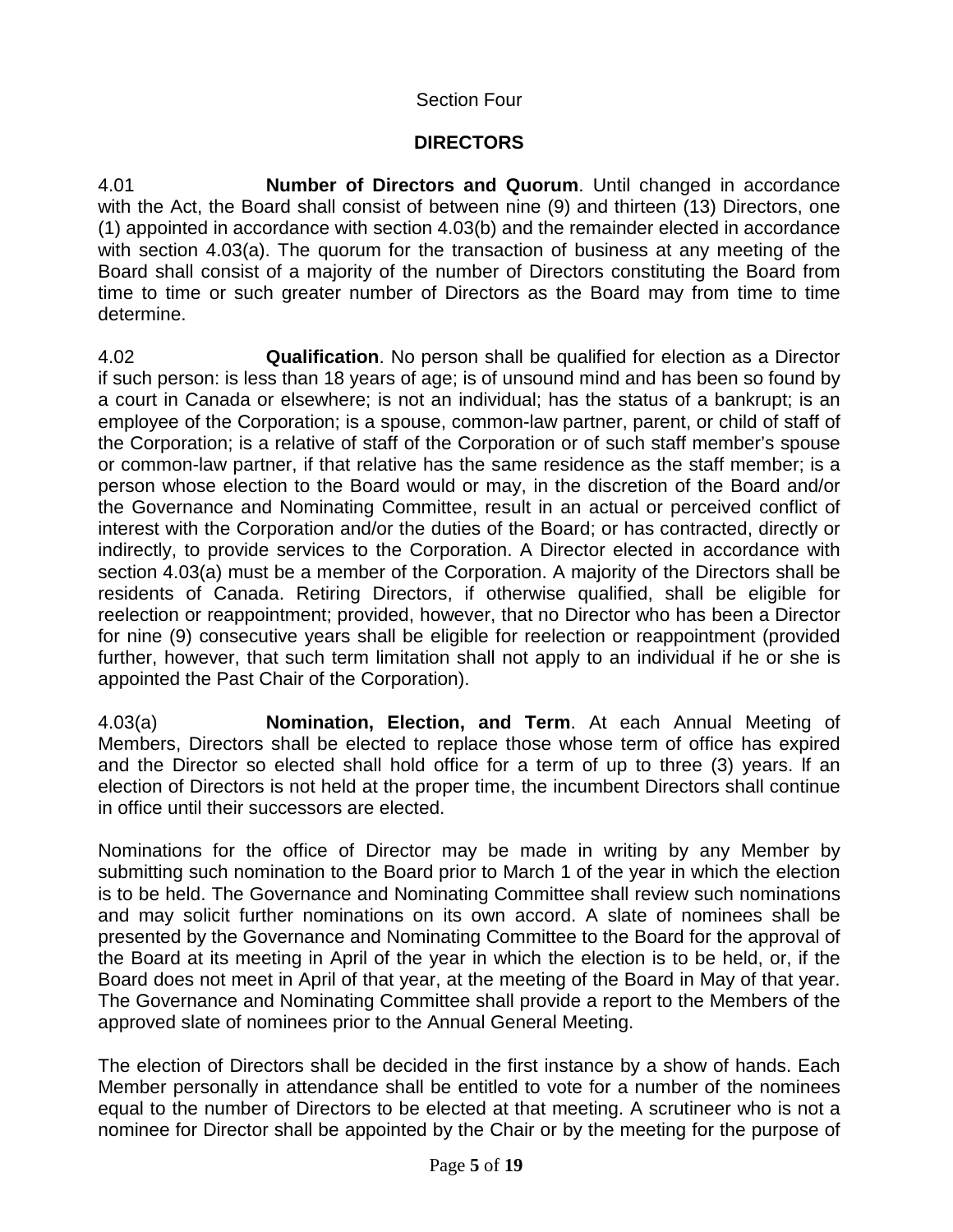ascertaining and declaring the results of election for the office of Director. In the case of a tie between or among the last candidates to be declared elected, their names shall be submitted to a second vote to be taken in the manner prescribed by the Chair.

- 4.03(b) **Appointment**. One (1) Director may be appointed as follows:
	- (i) The Board of Directors of St. Boniface Hospital shall be entitled to appoint, from time to time, one individual to be a Director of the Corporation.

4.04 **Removal of Directors**. Subject to the provisions of the Act, the Members may by ordinary resolution passed at a special meeting of Members called for the purpose of considering same, remove any Director from office and the vacancy created by such removal may be filled at the same meeting failing which it may be filled by the Directors.

4.05 **Vacation of Office**. A Director ceases to hold office when such person: dies; is removed from office by the Members; is absent from any meetings of the Board in any twelve (12) month period, without having provided reasonable explanation for such absence; ceases to be qualified for election as a Director; or tenders a written resignation to the Corporation, and a resigning Director may specify the time at which such resignation is effective.

4.06 **Vacancies**. Subject to the Act, a quorum of the Board may fill a vacancy in the Board including any vacancies created by the enactment of this by-law. ln the absence of a quorum of the Board, the Board shall forthwith call a special meeting of Members to fill the vacancy. If the Board fails to call such a meeting or if there are no such Directors then in office, any Member may call the meeting. A Director elected to fill a vacancy shall serve until the next Annual General Meeting.

4.07 **Conflict of Interest**. The Corporation shall not enter into a material contract or arrangement with a Director or Officer or any firm or partnership associated with a Director or Officer (or the spouse or a dependent child of such Director or Officer), except as provided for and in compliance with the Act.

4.08 **Code of Conduct**. Each Director and each Officer shall be governed by a code of conduct approved by the Board.

4.09 **Remuneration for Services**. The Directors shall not be paid remuneration for their services.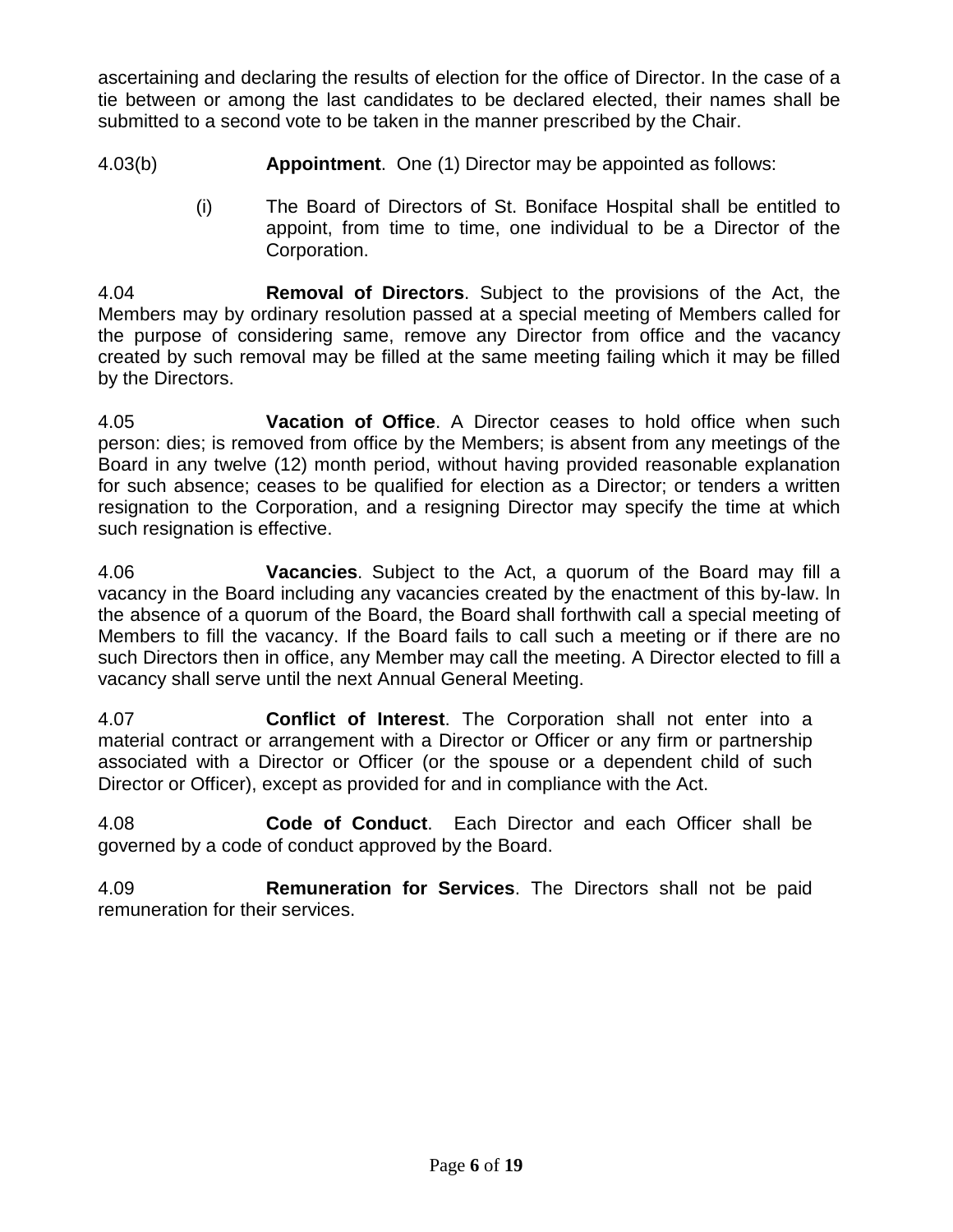#### Section Five

## **MEETINGS OF THE BOARD**

5.01 **Action by the Board**. The Board shall manage the business and affairs of the Corporation. Subject to sections 5.02 and 5.03, the powers of the Board may be exercised by resolution passed at a meeting at which a quorum is present or by resolution in writing signed by all the Directors entitled to vote on that resolution at a meeting of the Board. Where there is a vacancy in the Board, the remaining Directors may exercise all the powers of the Board so long as a quorum remains in office.

5.02 **Canadian Majority**. The Board shall not transact business at a meeting unless a majority of the Directors present are residents of Canada, except where

- (a) a Director who is a resident of Canada and who is unable to be present approves in writing or by telephone or other communications facilities the business transacted at the meeting; and
- (b) a majority of Directors who are residents of Canada would have been present had that Director been present at the meeting.

5.03 **Meetings by Telephone**. lf all the Directors consent, a Director may participate in a meeting of the Board or of a committee of the Board by means of such telephone or other communications facilities as permit all persons participating in the meeting to hear each other, and a Director participating in such a meeting by such means is deemed to be present at the meeting. Any such consent shall be effective whether given before or after the meeting to which it relates and may be given with respect to all meetings of the Board and of committees of the Board held while a Director holds office.

5.04 **Place of Meetings**. Meetings of the Board may be held at any place in Manitoba.

5.05 **Calling of Meetings**. Meetings of the Board shall be held from time to time and at such place as the Board, the Chair or any four (4) Directors may determine.

5.06 **Notice of Meeting**. Notice of the time and place of each meeting of the Board shall be given in the manner provided in section 11.01 to each Director not less than 48 hours before the time when the meeting is to be held. A notice of a meeting of Directors need not specify the purpose of or the business to be transacted at the meeting except where the Act requires such purpose or business to be specified, including any proposal to:

- (a) submit to the Members any question or matter requiring approval of the Members;
- (b) fill a vacancy among the Directors or in the office of auditor;
- (c) issue securities;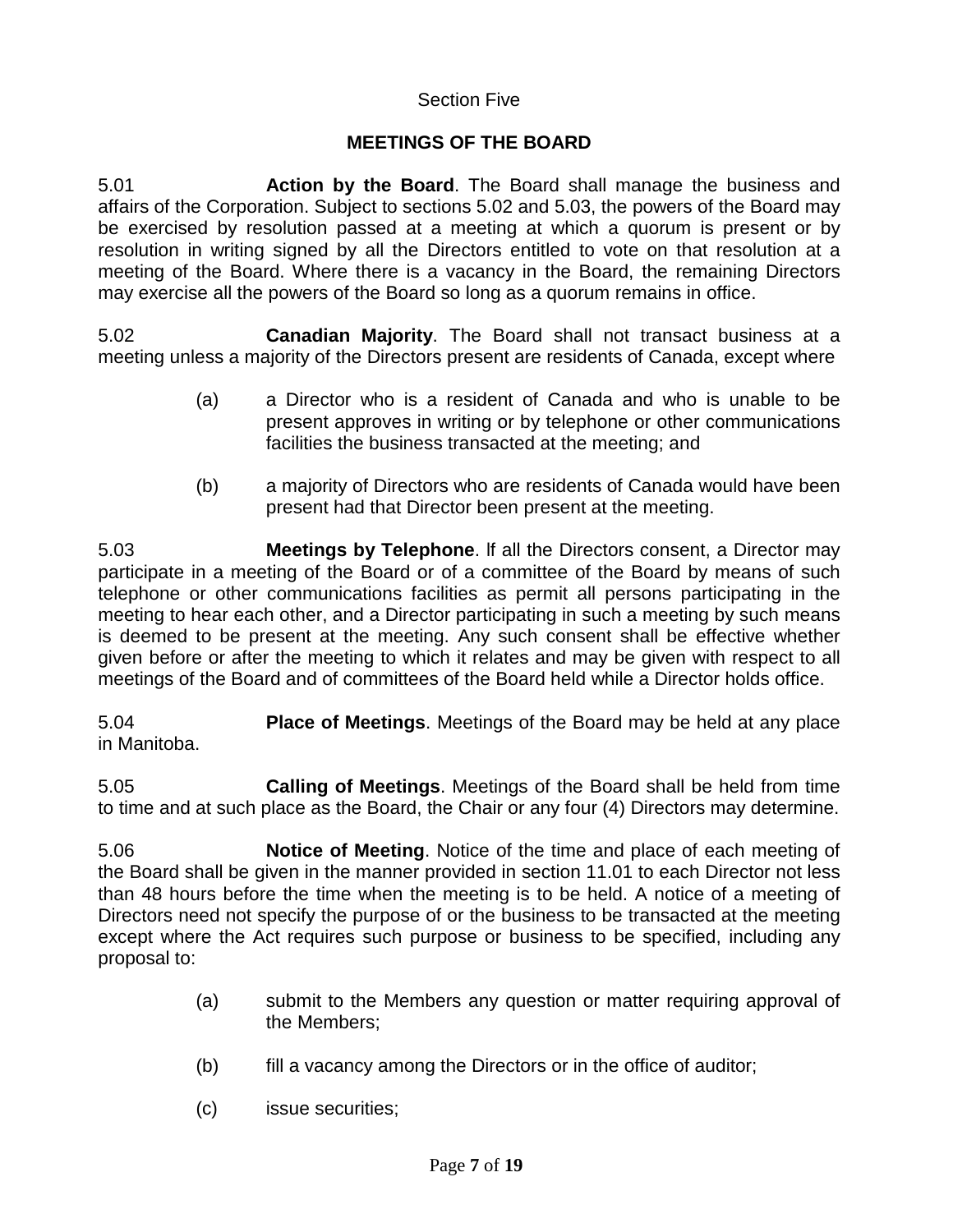- (d) approve any annual financial statements; or
- (e) adopt, amend or repeal by-law.

A Director may in any manner waive notice of or otherwise consent to a meeting of the Board.

5.07 **First Meeting of New Board**. Provided a quorum of Directors is present, each newly elected Board may without notice hold its first meeting immediately following an annual meeting of Members.

5.08 **Adjourned Meeting**. Notice of an adjourned meeting of the Board to be held within 48 hours from the time the original meeting is adjourned is not required if the time and place of the adjourned meeting is announced at the original meeting.

5.09 **Regular Meetings**. The Board shall meet a minimum of five times per year. The Board may appoint a day or days in any month or months for regular meetings of the Board at a place and hour to be named. A copy of any resolution of the Board fixing the place and time of such regular meetings shall be sent to each Director forthwith after being passed, but no other notice shall be required for any such regular meeting except where the Act requires the purpose thereof or the business to be transacted thereat to be specified.

5.10 **Chair**. The chair of any meeting of the Board shall be the Chair, or in the Chair's absence the Vice-Chair. lf no such Officer is present, the Directors present shall choose one of their number to be chair.

5.11 **Votes to Govern**. At all meetings of the Board every question shall be decided by a majority of the votes cast by Directors on the question. ln case of an equality of votes the Chair of the meetings shall be entitled to cast the deciding vote, otherwise the Chair of the meeting does not vote.

5.12 **Report**. The Board shall submit or cause to be submitted to the annual meeting of Members of the Corporation and to any other general meeting of Members, a report as to the affairs of the Corporation. In addition, it shall be the responsibility of the Board to keep the Members informed as to the affairs of the Corporation and to encourage interest, discussion and support on the part of the Members throughout the year.

5.13 **Decisions between Meetings**. Any action required or permitted by the Board may be undertaken without a meeting, providing that a resolution in writing has been signed by all the Directors entitled to vote on that resolution in writing at a meeting of Directors. The resolution shall be effective from the date specified in the resolution, but that date shall not be prior to the date on which the first Director signed the resolution.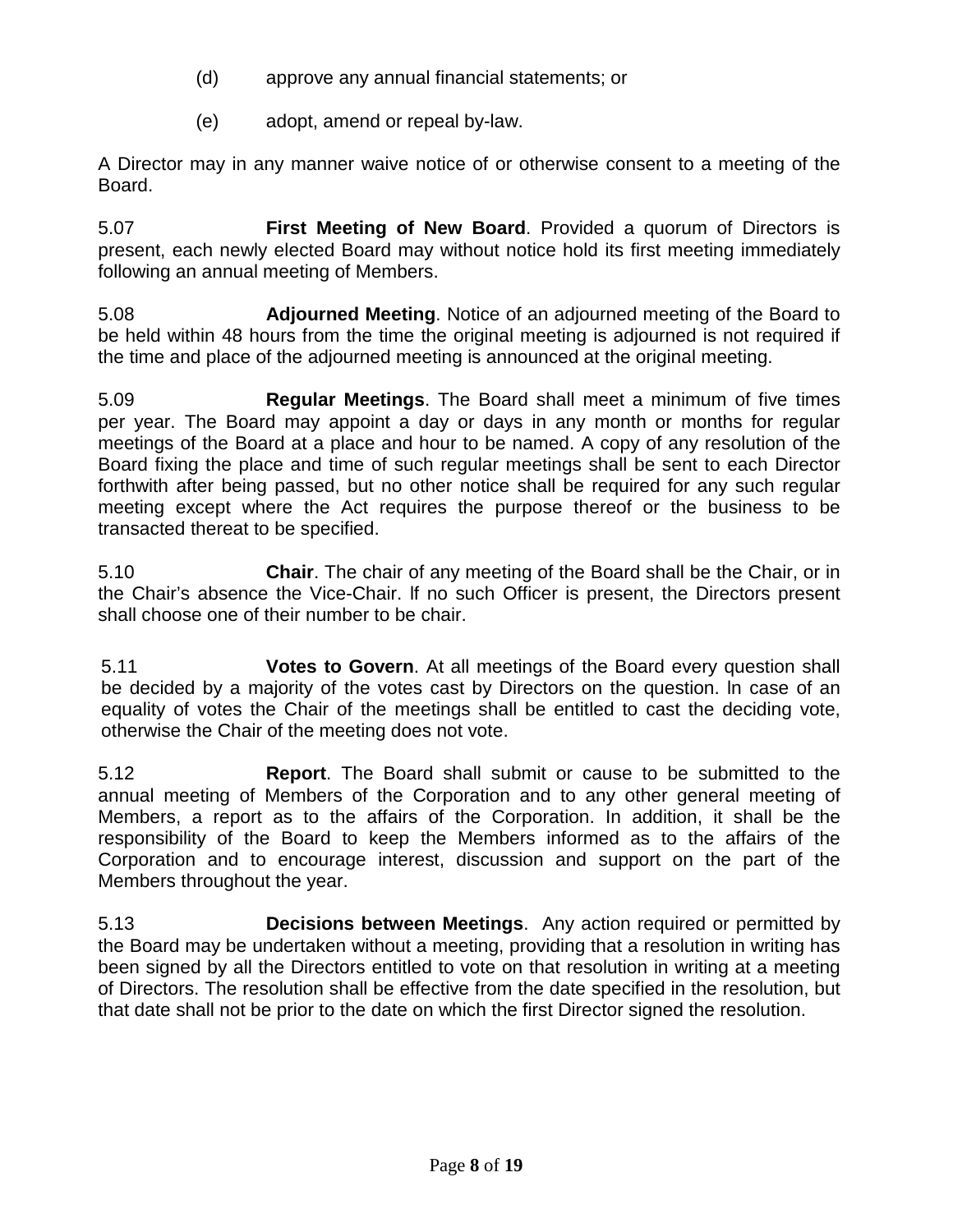## Section Six

## **EXECUTIVE AND COMMITTEES**

6.01 **Executive Committee**. The Board shall appoint an Executive Committee from time to time. The Executive Committee shall include the Chair, Vice-Chair, Past Chair, Secretary, and Treasurer of the Corporation. The members of the Executive Committee must be able to meet as required at the call of the Chair. During the intervals between the meetings of the Board, the Executive Committee shall possess and may exercise (subject to any restrictions which the Board may from time to time make) all of the powers of the Board in the management and direction of the day to day operation of the Corporation (save and except only such acts as must by the Act or the articles be performed by the Board itself) in such manner as the Executive Committee may deem best in the interest of the Corporation in all cases in which specific direction shall not have been given by the Board. All actions of the Executive Committee shall be reported to the Board at the meeting next succeeding such actions and shall be subject to revision or alteration by the Board; provided that no acts or rights of the parties shall be affected or invalidated by any such revision or alteration.

6.02 **Committees of Directors**. The Board shall appoint the following standing committees: Finance Committee, Audit Committee, and Governance and Nominating Committee. The Board shall at least annually appoint not less than three (3) Members of the Corporation, one (1) of whom must be a Director, to be members of each of the aforesaid committees and the Board shall designate one (1) of the members of each committee as chair thereof. The Board Chair and the Chief Executive Officer (or designate) shall be *ex officio* non-voting members of each of such committees but shall not be included in the numbers referred to in this subparagraph.

6.02.1 **Finance Committee** The Finance Committee shall from time to time review the overall financial position of the Corporation and make reports and recommendations to the Board concerning the finances of the Corporation, including the annual budget process, policies with respect to the management of the Corporation's capital funds and the long-term financial plans of the Corporation.

6.02.2 **Audit Committee** The Audit Committee shall from time to time review the presentation of the financial position and results of operations of the Corporation in accordance with Canadian Accounting Standards for Not-for-Profit Organizations, and ensure that appropriate systems and controls are maintained for the proper recording of transactions and the protection of assets. No individual who is a member of the Finance Committee may be appointed to the Audit Committee.

6.02.3 **Governance and Nominating Committee** shall from time to time review the by-law of the Corporation and shall make recommendations with respect to any proposed changes to such by-law. The Governance and Nominating Committee shall also from time to time review the overall performance of the Board and shall report its findings and comments following such review to the Board.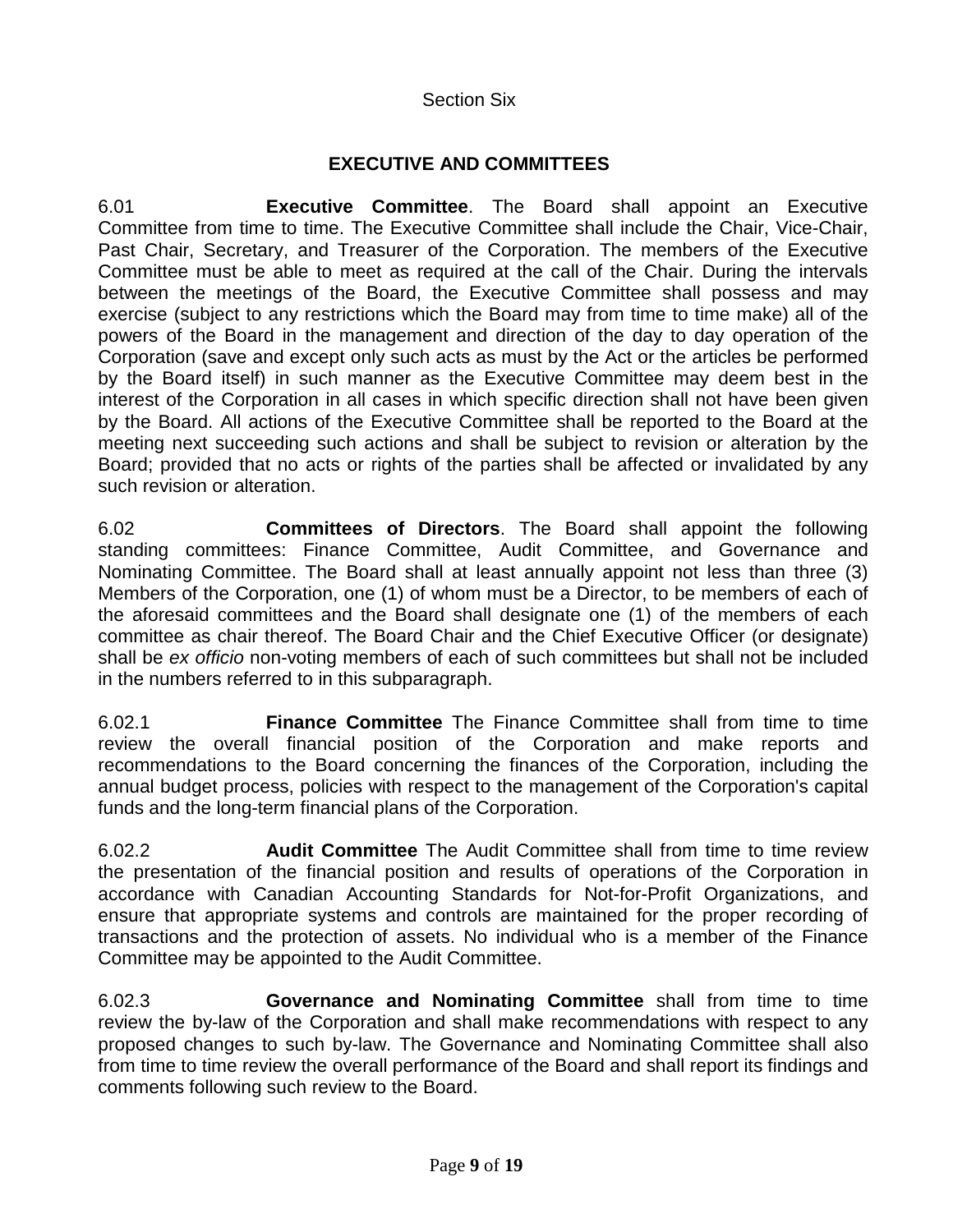The Governance and Nominating Committee shall solicit from Members potential nominees to the Board and recommend to the Board for its approval at its meeting in April of each year, or if such a meeting does not occur, at its meeting in May of each year, those individuals whom it considers best fill the needs of the Board for election as Directors. The Governance and Nominating Committee shall present to the annual general meeting of Members those nominees approved in accordance with any procedure established by the Board. The Governance and Nominating Committee shall also identify to the Board those individuals whom it considers suitable candidates for election or appointment as Officers of the Board or as Chairs or members of committees of the Board, and shall recommend individuals to fill any vacancy which may arise on the Board, in any office, or on any committee. The Governance and Nominating Committee shall also review attendance reports of Directors at each committee meeting and report to the Chair any attendance issues that may arise.

6.03 **Advisory Committees**. The Board may from time to time appoint such other committees as it may deem advisable, but the functions of any such other committees shall be advisory only.

6.04 **Transaction of Business**. Subject to the provisions of section 5.03, the powers of the Executive Committee or any other committee of Directors may be exercised by a meeting at which a quorum is present or by resolution in writing signed by all the members of such committee who would have been entitled to vote on that resolution at a meeting of the committee. Meetings of such committee may be held at any place in Manitoba.

6.05 **Procedure**. Unless otherwise determined by the Board, each committee shall have the power to fix its quorum at not less than a majority of its members and to regulate its procedure.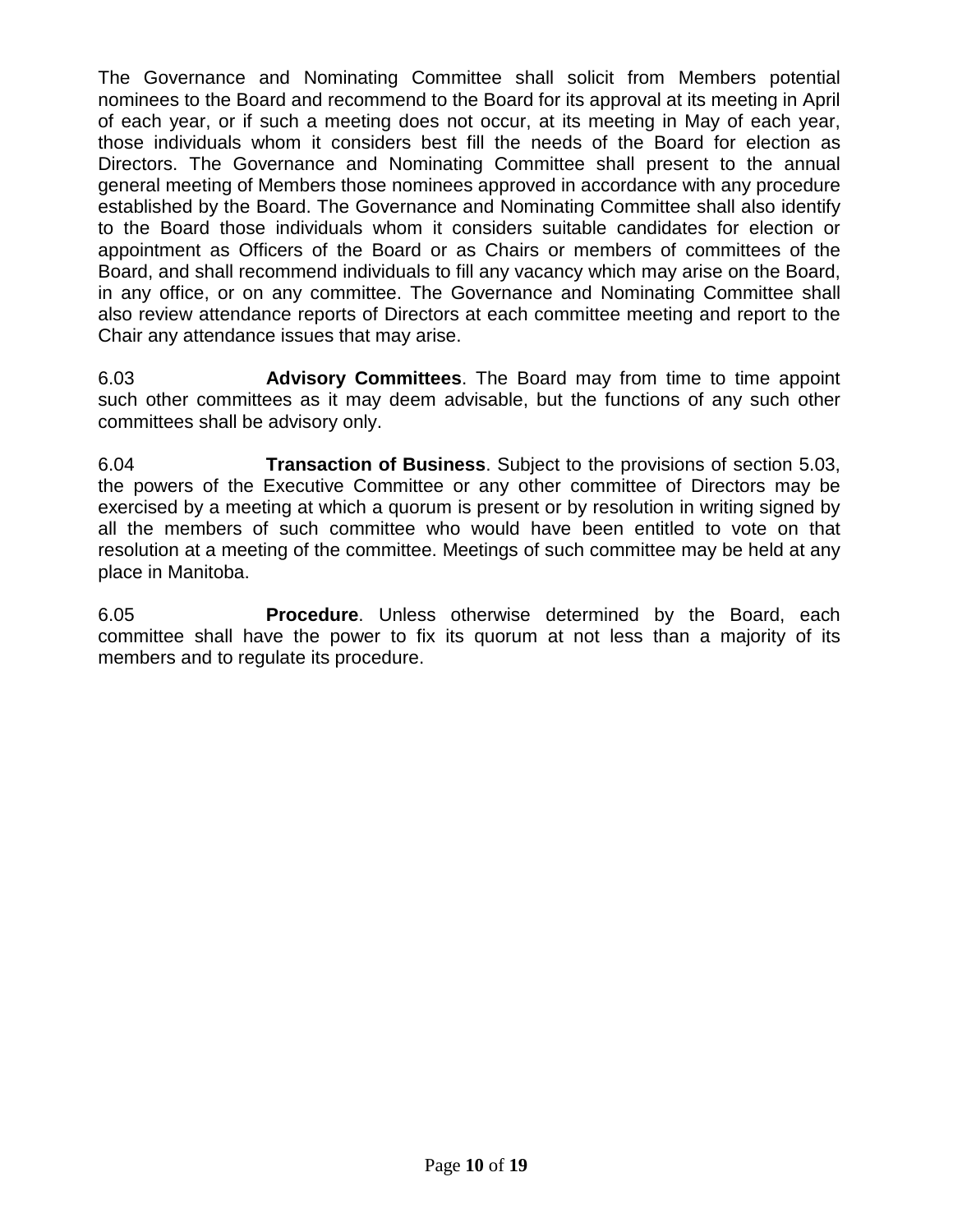Section Seven

# **OFFICERS**

7.01 **Appointment**. The Board may from time to time elect a Chair, a Vice-Chair, a Secretary, and a Treasurer from among those Directors elected in accordance with section 4.03(a); provided, however, that the person elected Chair of the Board shall occupy the corporate office of President and the person elected Vice-Chair of the Board shall occupy the corporate office of Vice-President. The Past Chair shall also be an Officer. The Board may also from time to time appoint from among their number such other Officers as the Board may determine. One person may hold more than one office. The Board may specify the duties of and, in accordance with this by-law and subject to the provisions of the Act, delegate to such Officers such powers as it may deem appropriate.

7.02 **Chair**. The Chair shall preside at all meetings of the Members of the Corporation and shall preside also at meetings of Directors and any of the Executive Committee. The Chair shall be an *ex officio* non-voting member of all committees appointed by the Board. The Chair shall perform such other duties as are incidental to the corporate office of President of the Corporation or as may be required from time to time by the Board.

7.03 **Vice-Chair**. The Vice-Chair shall in the absence of the Chair, or in the Chair's inability from any cause to act, discharge the duties of the Chair. Should the office of the Chair become vacant, the Vice-Chair shall act until such time as the Directors may appoint a successor. The Vice-Chair shall carry out such duties as the Board may assign to such individual.

7.04 **Past Chair**. The Past Chair shall perform such duties as the Chair or the Board of Directors may from time to time request.

7.05 **Secretary**. The Secretary shall attend and be the secretary of all meetings of the Board and of the Members of the Corporation, and shall enter or cause to be entered in records kept for that purpose minutes of all proceedings thereat; the Secretary shall conduct or cause to be conducted the correspondence of the Corporation; the Secretary shall give or cause to be given, as and when instructed, all notices to Members of the Corporation, Directors, Officers, and auditors; the Secretary shall be the custodian of the stamp or mechanical device generally used for affixing the corporate seal of the Corporation and of all books, papers, records, documents, and instruments belonging to the Corporation, except when some other Officer or agent has been appointed for that purpose; and the Secretary shall have such other powers and duties as the Board may specify.

7.06 **Treasurer**. The Treasurer shall be the Chair of the Finance Committee, and shall keep or cause to be kept proper accounting records in compliance with the Act and shall be responsible for the deposit of money, the safekeeping of securities and the disbursement of the funds of the Corporation; the Treasurer shall keep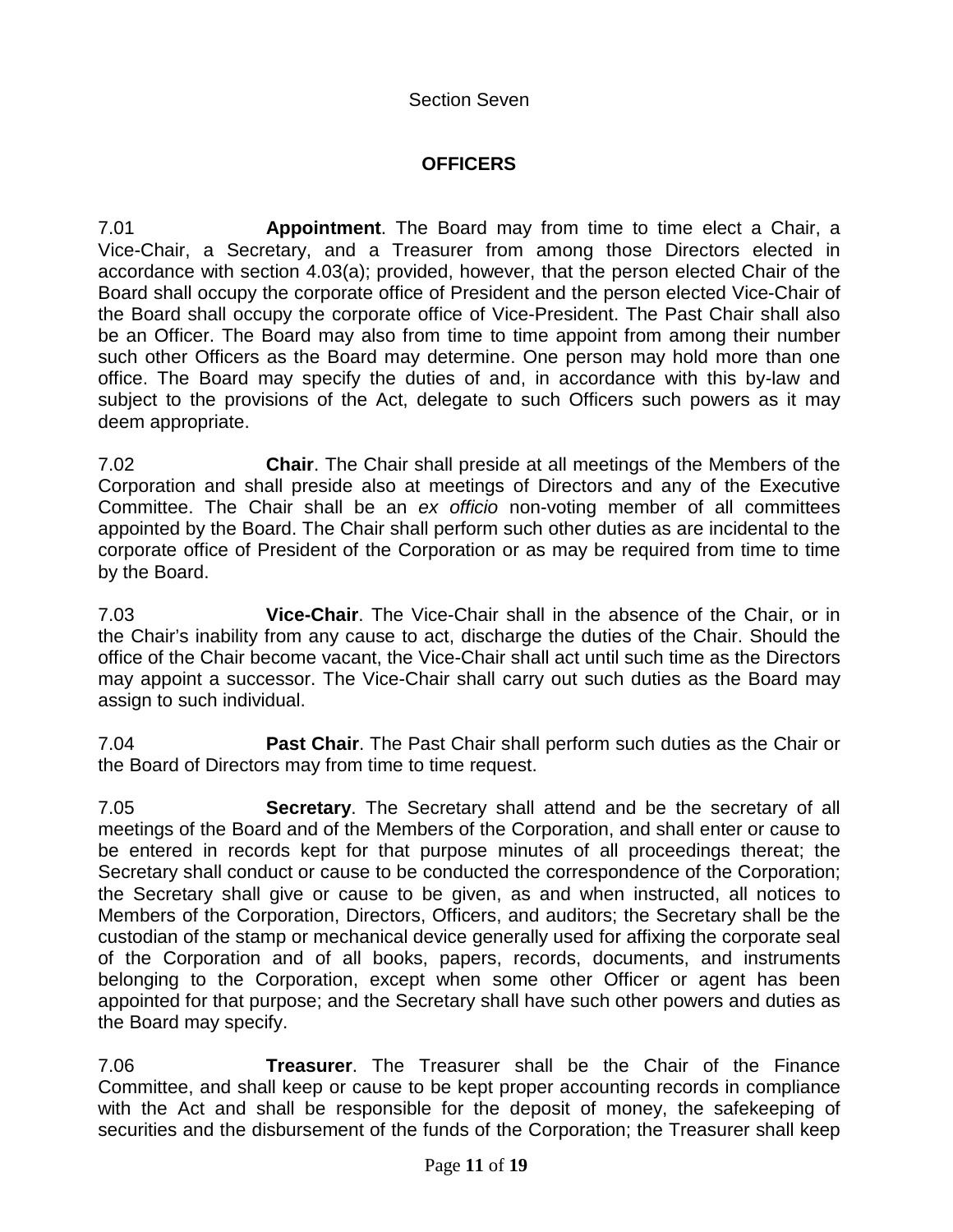or cause to be kept a proper set of books showing accurately the financial position of the Corporation and shall render to the Board whenever requested by them an account of all of the Treasurer's transactions as Treasurer and of the financial position of the Corporation, the Treasurer shall have prepared for submission to the annual meeting of Members of the Corporation a set of audited financial statements of the financial position of the Corporation, and when requested to do so, prepare or have prepared interim financial statements for submission to any semiannual meeting or any other general or special meeting of Members of the Corporation; and the treasurer shall have such other powers and duties as the Board may specify.

7.07 **Powers and Duties of Other Officers**. The powers and duties of all other Officers shall be such as the terms of their engagement call for or as the Board may specify. Any of the powers and duties of an Officer to whom an assistant has been appointed may be exercised and performed by such assistant, unless the Board otherwise directs.

7.08 **Variation of Powers and Duties**. The Board may from time to time and subject to the provisions of the Act, vary, add to or limit the powers and duties of any Officer.

7.09 **Term of Office**. The Board, in its discretion, may remove any Officer of the Corporation. Otherwise each Officer appointed by the Board shall hold office until that Officer's successor is appointed.

7.10 **Agents and Attorneys**. The Board shall have the power from time to time to appoint agents or attorneys for the Corporation in or outside Canada with such powers of management or otherwise (including the power to sub delegate) as may be thought fit.

7.11 **Fidelity Bonds**. The Board may require such Officers, employees and agents of the Corporation as the Board deems advisable to furnish bonds for the faithful discharge of their powers and duties, in such form and with such surety as the Board may from time to time determine.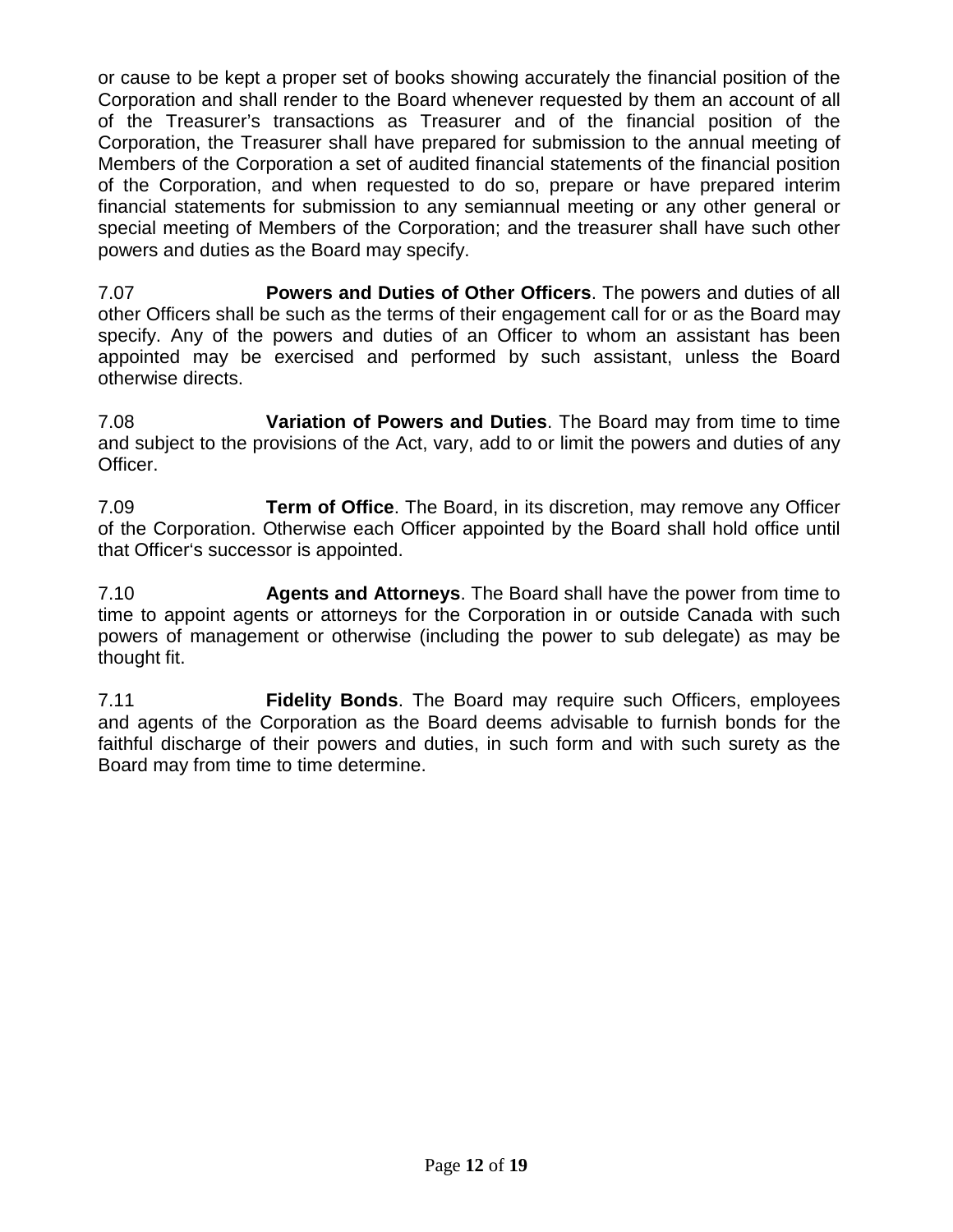## Section Eight

## **PROTECTION OF DIRECTORS, OFFICERS, AND OTHERS**

8.01 **Limitation of Liability**. Every Director and Officer of the Corporation in exercising such person's powers and discharging that person's duties shall act honestly and in good faith with a view to the best interests of the Corporation and exercise the care, diligence and skill that a reasonably prudent person would exercise in comparable circumstances. Subject to the foregoing, no Director or Officer shall be liable for the acts, receipts, neglects or defaults of any other Director or Officer or employee, or for any loss, damage or expense happening to the Corporation through the insufficiency or deficiency of title to any property acquired for or on behalf of the Corporation, or for the insufficiency or deficiency of any security in or upon which any of the moneys of the Corporation shall be invested, or for any loss or damage arising from the bankruptcy, insolvency or tortious acts of any person with whom any of the moneys, securities or effects of the Corporation shall be deposited, or for any loss occasioned by any error of judgment or oversight on that Director's or Officer's part, or for any other loss, damage or misfortune whatever which shall happen in the execution of the duties of the Director's or Officer's office or in relation thereto; provided that nothing herein shall relieve any Director or Officer from the duty to act in accordance with the Act and the regulations thereunder or from liability for any breach thereof.

8.02 **Indemnity**. Subject to the limitations contained in the Act, the Corporation shall indemnify a Director or Officer, a former Director or Officer, or a person who acts or acted at the Corporation's request as a Director or Officer of a body corporate of which the Corporation is or was a shareholder or creditor, and that person's heirs and legal representatives, against all costs, charges and expenses, including an amount paid to settle an action or satisfy a judgment, reasonably incurred by that person in respect of any civil, criminal or administrative action or proceeding to which that person is made a party by reason of being or having been a Director or Officer of the Corporation or such body corporate, if

- (a) that person acted honestly and in good faith with a view to the best interests of the Corporation; and
- (b) In the case of a criminal or administrative action or proceeding that is enforced by a monetary penalty, that person had reasonable grounds for believing the conduct was lawful.

The Corporation shall also indemnify such person in such other circumstances as the Act permits or requires.

8.03 **Insurance**. The Corporation may purchase and maintain insurance for the benefit of any person referred to in section 8.02 against such liabilities and in such amounts as the Board may from time to time determine and are permitted by the Act.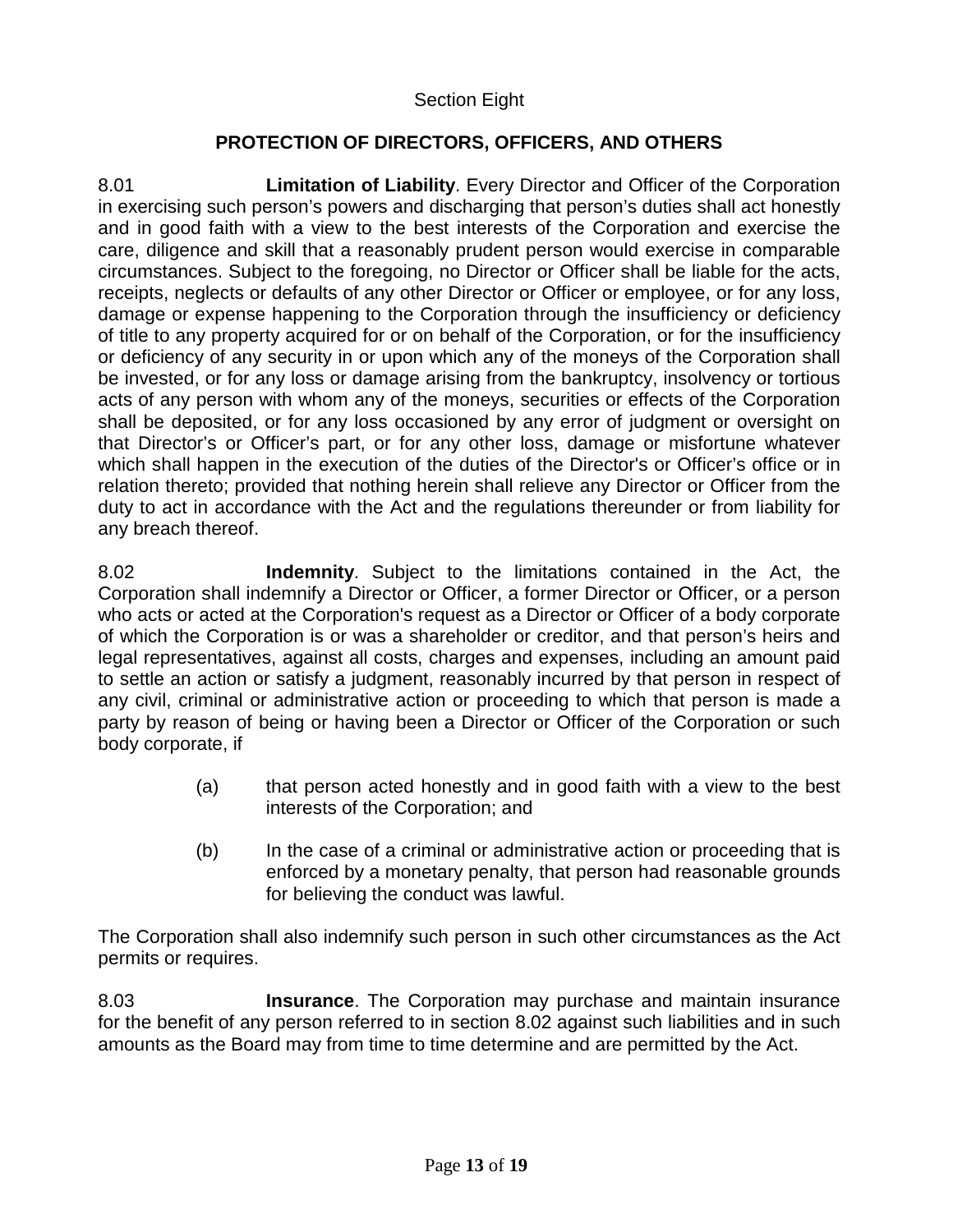## Section Nine

## **MEMBERSHIPS**

9.01 **Admission of Members**. Membership in the Corporation shall be open to all individuals who have paid membership fees as established by the Board and whose membership has not expired or been terminated, cancelled or suspended. Individuals who have been designated by the Board as life members shall also be Members of the Corporation.

9.02 **Termination of Membership**. A Member's Membership in the Corporation is not transferable and lapses and ceases to exist:

with respect to those individuals who have paid membership fees, upon expiry of the term for which such individual paid membership fees;

upon resignation of the Member delivered in writing to the registered office of the Corporation or to a Director of the Corporation;

- upon the death of the Member; or
- otherwise in accordance with these by-law.

9.03 **Other Cancellation or Suspension of Membership**. The Board may cancel or suspend the membership of a Member by resolution for cause, or in circumstances where, in the opinion of the Directors, the Member is in breach of any rules established by the Board pertaining to the use or operation of the facilities operated by the Corporation, or where the Directors otherwise are of the opinion that such cancellation or suspension is in the best interests of the Corporation. Such Member shall receive at least seven (7) days notice of the meeting of the Board at which such resolution is to be considered, together with a statement of the grounds upon which the membership of the Member is proposed to be terminated, and such Member shall be entitled to appear, either personally or by or with an agent or counsel, to make submissions at the meeting.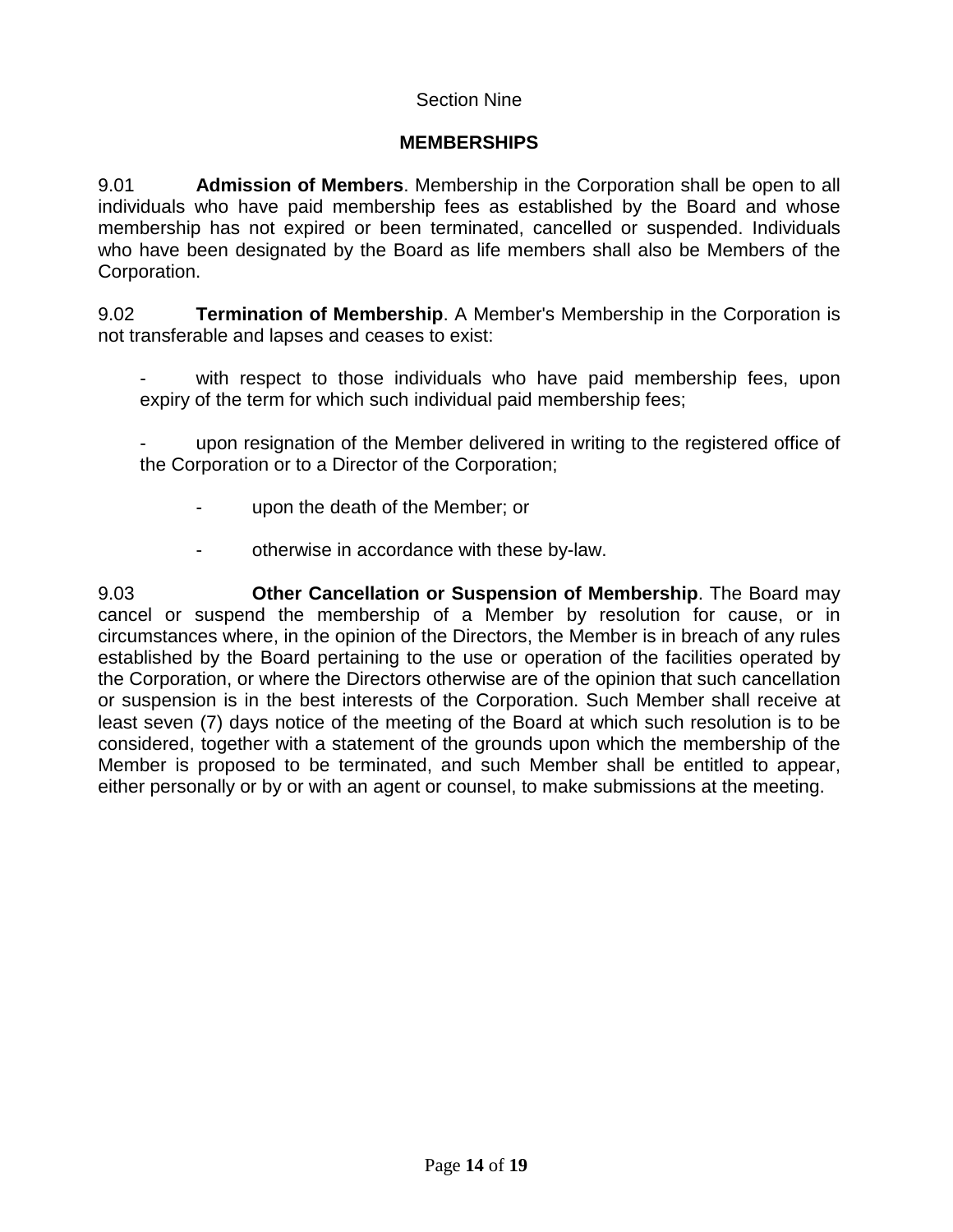#### Section Ten

# **MEETINGS OF MEMBERS**

10.01 **Annual Meetings**. The annual meeting of Members of the Corporation shall be held at such time in each year and, subject to section 10.03, at such place as the Board or the Chair may from time to time determine, for the purpose of considering the financial statements and reports required by the Act to be placed before the annual meeting, electing Directors, appointing auditors and for the transaction of such other business as may properly be brought before the meeting.

10.02 **Special Meetings**. The Board or the Chair shall have the power to call a special meeting of Members at any time.

10.03 **Place of Meetings**. Meetings of Members shall be held at the registered office of the Corporation or elsewhere in the municipality in which the registered office is situate or, if the Board shall so determine, at some other place in Manitoba.

10.04 **Notice of Meetings**. Notice of the time and place of each meeting of Members shall be given in the manner provided in section 11.01 not less than twenty-one (21) nor more than fifty (50) days before the date of the meeting to each Director, to the auditor and to each Member. Notice of a meeting of Members called for any purpose other than consideration of the financial statements and auditor's report, election of Directors and reappointment of the incumbent auditor shall state the nature of such business in sufficient detail to permit the Member to form a reasoned judgment thereon and shall state the text of any special resolution to be submitted to the meeting. A Member may in any manner waive notice of or otherwise consent to a meeting of Members.

10.05 **List of Members Entitled to Vote**. For every meeting of Members, the Secretary shall prepare a list of Members entitled to vote at such meeting, arranged in alphabetical order. The Members listed shall be those registered at the close of business on the day immediately preceding the day on which notice of the meeting is given. In the event a person listed on such list ceases to be a Member of the Corporation prior to such meeting, the Secretary shall remove such person's name from such list. The list shall be available for examination by any Member during usual business hours at the registered office of the Corporation or at the place where the meeting is held.

10.06 **Chair, Secretary, and Scrutineers**. The chair of any meeting of Members shall be the Chair or, in his or her absence, the Vice-Chair. If no such Officer is present within 15 minutes from the time fixed for holding the meeting, the persons present and entitled to vote shall choose one of their number to be chair. If the Secretary of the Corporation is absent, the Chair shall appoint some person, who need not be a Member, to act as secretary of the meeting. lf desired, one or more scrutineers, who need not be Members, may be appointed by a resolution or by the Chair with the consent of the meeting.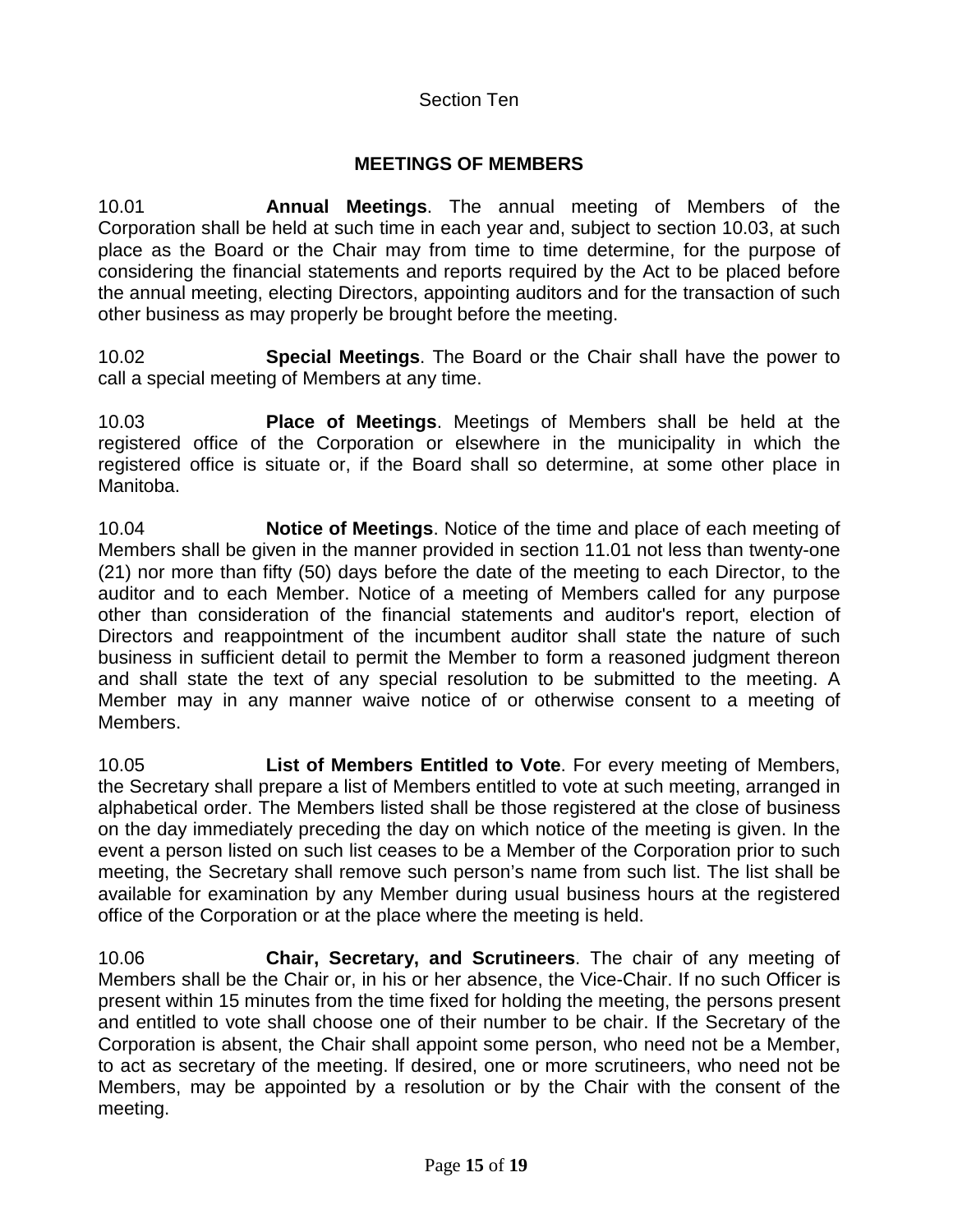10.07 **Persons Entitled to be Present**. The only persons entitled to be present at a meeting of Members shall be those entitled to vote thereat, the Directors and auditors of the Corporation and others who, although not entitled to vote, are entitled or required under any provisions of the Act or the articles or by-law to be present at the meeting. Any other person may be admitted only on the invitation of the chair of the meeting.

10.08 **Quorum**. A quorum for the transaction of business at any meeting of Members shall be twenty-five individuals presentsubject to section 10.15, each being a Member entitled to vote thereat. lf a quorum is present at the opening of any meeting of Members, the Members present may proceed with the business of the meeting notwithstanding that a quorum is not present throughout the meeting. lf a quorum is not present at the opening of any meeting of Members, the Members present may adjourn the meeting to a fixed time and place but may not transact any other business.

10.09 **Right to Vote**. At any meeting of Members every person personally present who is named in the list referred to in section 10.05 shall be entitled to one vote.

10.10 **Votes to Govern**. At any meeting of Members every question shall, unless otherwise required by the articles or by-law, be determined by the majority of the votes cast on the question. ln case of an equality of votes, either upon a show of hands or upon a poll, the motion shall be lost.

10.11 **Show of Hands**. Subject to the provisions of the Act, any question at a meeting of Members shall be decided by a show of hands subject to section 10.16, unless a ballot thereon is required or demanded as hereinafter provided. Upon a show of hands every person who is present and entitled to vote shall have one vote. Whenever a vote by show of hands shall have been taken upon a question, unless a ballot thereon is so required or demanded, a declaration by the chair of the meeting that the vote upon the question has been carried or carried by a particular majority or not carried, and an entry to that effect in the minutes of the meeting, shall be *prima facie* evidence of the fact without proof of the number or proportion of the votes recorded in favour of or against any resolution or other proceeding in respect of the said question, and the result of the vote so taken shall be the decision of the Members upon the said question.

10.12 **Ballots**. On any question proposed for consideration at a meeting of Members, and whether or not a show of hands has been taken thereon, any Member entitled to vote at the meeting may require or demand a ballot. A ballot so required or demanded shall be taken in such manner as the Chair shall direct. A requirement or demand for a ballot may be withdrawn at any time prior to the taking of the ballot. lf a ballot is taken each person present and entitled to vote shall have one vote upon the question, and the result of the ballot so taken shall be the decision of the Members upon the said question.

10.13 **Adjournment**. lf a meeting of Members is adjourned for less than thirty (30) days, it shall not be necessary to give notice of the adjourned meeting if the time and place of the adjourned meeting is announced at the original meeting provided that the Secretary shall place a notice stating the day, hour and place of the adjourned meeting on prominent display within the registered office of the Corporation until the conclusion of such adjourned meeting.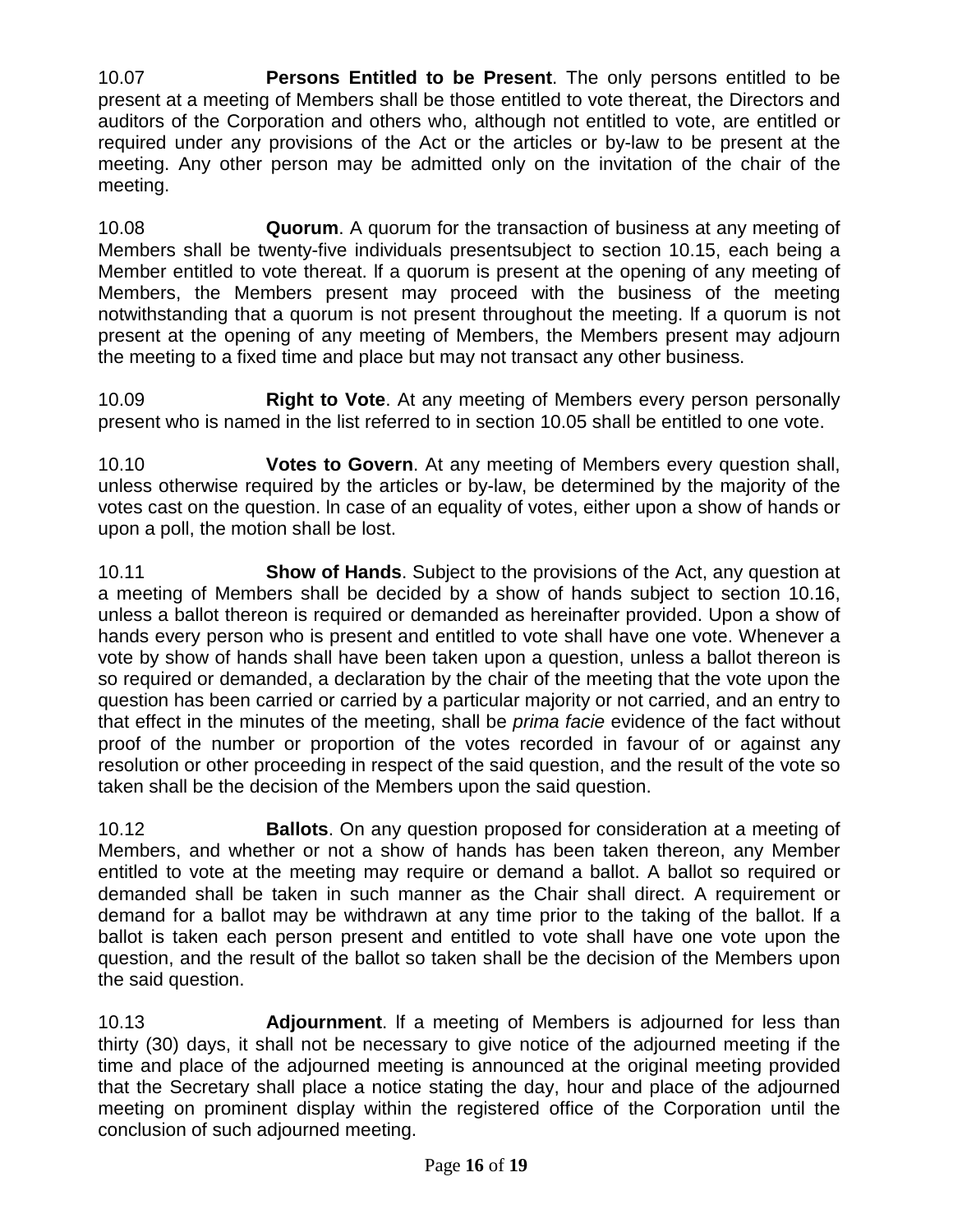10.14 **Rules of Order**. ln the case of a question or dispute over procedure to be followed in the conducting of a vote or carrying on the business of a meeting, Robert's Rules of Order shall be followed except where inconsistent with these by-law.

10.15 **Participation in a Meeting by Electronic Means.** If the Corporation makes available a means of telephonic, electronic or other communication facility that permits all participants to communicate adequately with each other during the meeting, a person entitled to attend a meeting of the Members of the Corporation may participate in the meeting by such a communication facility. A Member so participating in a meeting electronically is deemed for the purposes of the Act to be present at that meeting.

10.16 **Meetings Held by Electronic Means and Voting.** Notwithstanding anything contained in this by-law: (1) a meeting of the Members of the Corporation may be held entirely by means of telephonic, electronic or other communication facility that permits all participants to communicate adequately with each other during the meeting, and (2) any person participating in a meeting of members with such a communication facility and entitled to vote at that meeting may vote by means of the telephonic, electronic or other communication facility that the corporation has made available for that purpose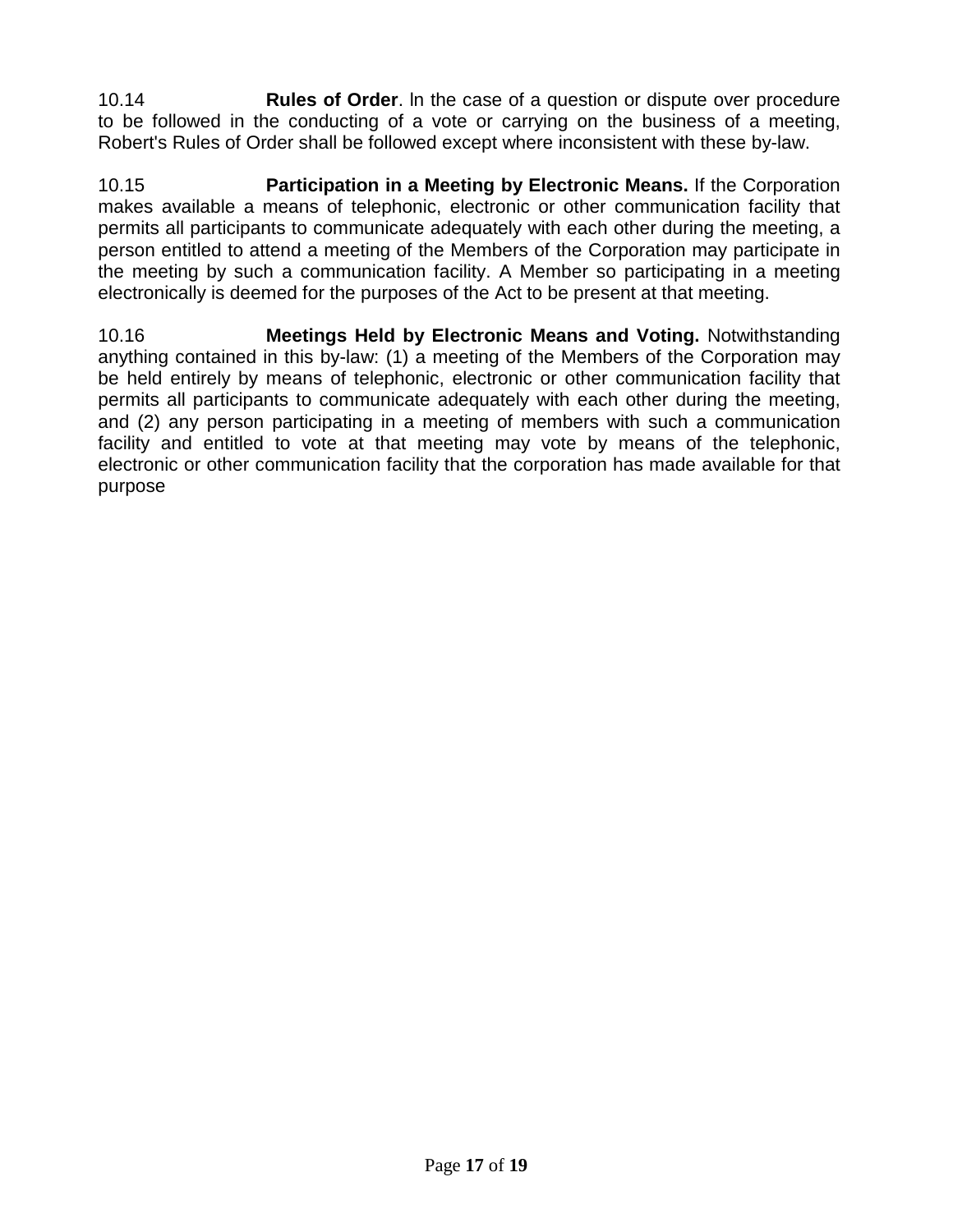#### Section Eleven

## **NOTICES**

11.01 **Method of Giving Notices**. A notice of the time and place of a meeting of Members may be given a minimum of twenty-one (21) days and no more than fifty (50) days prior to such meeting by: posting such notice prominently within the registered office of the Corporation stating the day, hour and place of such Member's meeting and the general nature of the business to be transacted; publication of such information in the Corporation's Newsletter; or by sending such information by mail, fax or email to individual members. Any notice (which term includes any communication or document) to be given (which term includes sent, delivered or served) pursuant to the Act, the regulations thereunder, the articles, the by-law or otherwise to a Member of the Corporation, Director, Officer, auditor or member of a committee of the Board shall be sufficiently given if: delivered personally to the person to whom it is to be given; delivered to that person's recorded address; or if sent to that person at his or her recorded address by prepaid ordinary mail, air mail, fax or email. A notice so delivered shall be deemed to have been given when it is delivered personally or delivered to the recorded address as aforesaid. A notice mailed shall be deemed to have been given when deposited in a post office or public letter box, and a notice sent by any means of transmitted or recorded communication shall be deemed to have been given when properly transmitted. The Secretary change or cause to be changed the recorded address of any Member, Director, Officer, auditor, or member of a committee of the Board in accordance with any information believed by that person to be reliable.

11.02 **Computation of Time**. ln computing the date when notice must be given under any provision requiring a specified number of days' notice of any meeting or other event, the date of giving the notice shall be excluded and the date of the meeting or other event shall be included.

11.03 **Undelivered Notices**. If any notice given to a Member pursuant to section 11.01 is returned on three consecutive occasions because that Member cannot be found, the Corporation shall not be required to give any further notices to that Member until that Member informs the Corporation in writing of that Members new address.

11.04 **Omissions and Errors**. The accidental omission to give any notice to any Member, Director, Officer, auditor, or member of a committee of the Board or the non-receipt of any notice by any such person or any error in any notice not affecting the substance thereof shall not invalidate any action taken at any meeting held pursuant to such notice or otherwise founded thereon.

11.05 **Waiver of Notice**. Any Member, Director, Officer, auditor or member of a committee of the Board may at any time waive any notice, or waive or abridge the time for any notice, required to be given to that person under any provision of the Act, the regulations thereunder, the articles, the by-law or otherwise and such waiver or abridgement shall cure any default in the giving or in the time of such notice, as the case may be. Any such waiver or abridgement shall be in writing except a waiver of notice of a meeting of Members or of the Board which may be given in any manner.